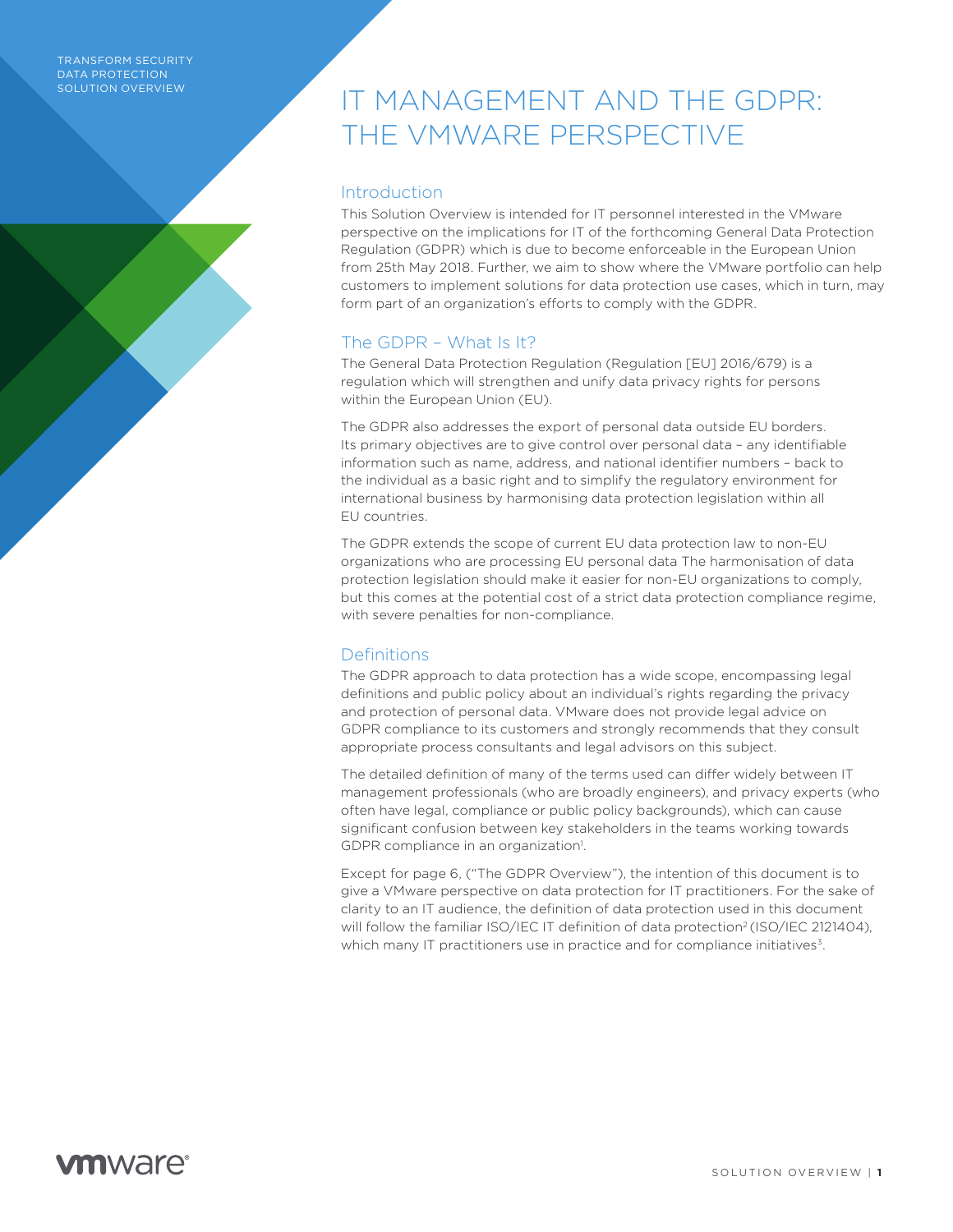The concept of GDPR readiness assumes that the entire organization must comply with the law. From an IT compliance perspective, the GDPR is more nebulous; there are currently no familiar controls and configuration requirements mandated under the GDPR that are similar to ISO, SOC 1, or PCI certifications. Conversely, the scope of the GDPR doesn't encapsulate all the scope of IT data protection. It is therefore critical that the ongoing communication taking place between the teams of privacy experts and IT professionals. Constant monitoring and clarification will help to ensure that each party understands exactly the other's meaning and intent.

### The Intersection of IT and the GDPR

The GDPR is comprised of 99 Articles governing the public policies designed to protect personal data. Only a handful actually relate to IT data protection and cyber-security.



CHART 1: GDPR 99 Articles of Law

Specific IT data protection solutions have generated a lot of interest in the IT security community because, despite being addressed by only a small number of the 99 Articles, the IT security market overall is exploding. Gartner forecasts €70B in annual global expenditure in 20184 and both cyber-security breaches and applicable legislation continue to trend upwards (including a big increase in fines and penalties under national laws).

Additionally, protecting personal data is just one part of a comprehensive IT data protection strategy. Financial information unrelated to personal data, intellectual property and many other data, while equally important to an organization, are out of scope for GDPR data flow mapping.

3. The definition for IT Storage differs in that it specifies business continuity and disaster recovery (BC/DR).

# *m*mware<sup>®</sup>

<sup>1.</sup> For additional clarity, IT will refer to any function within IT from IT Operations, CISO, InfoSec, etc. whereas Organization refers to the whole of the legal, public or private organizations.

<sup>2.</sup> ISO/IEC Information Technology Vocabulary. ISO/IEC 2121404 Data Protection Implementation of appropriate administrative, technical or physical means to guard against unauthorized intentional or accidental disclosure, modification, or destruction of data https://www.iso.org/obp/ui/#iso:std:iso-iec:2382:ed-1:v1:en. Whereas the GDPR roughly identifies this definition as "Security.

<sup>4.</sup> Forecast: Information Security, Worldwide, 2015-2021, 1Q17 Update 18 May, 2017, Gartner, Inc. Calculation to Euro based on ESD amount of 100, 258.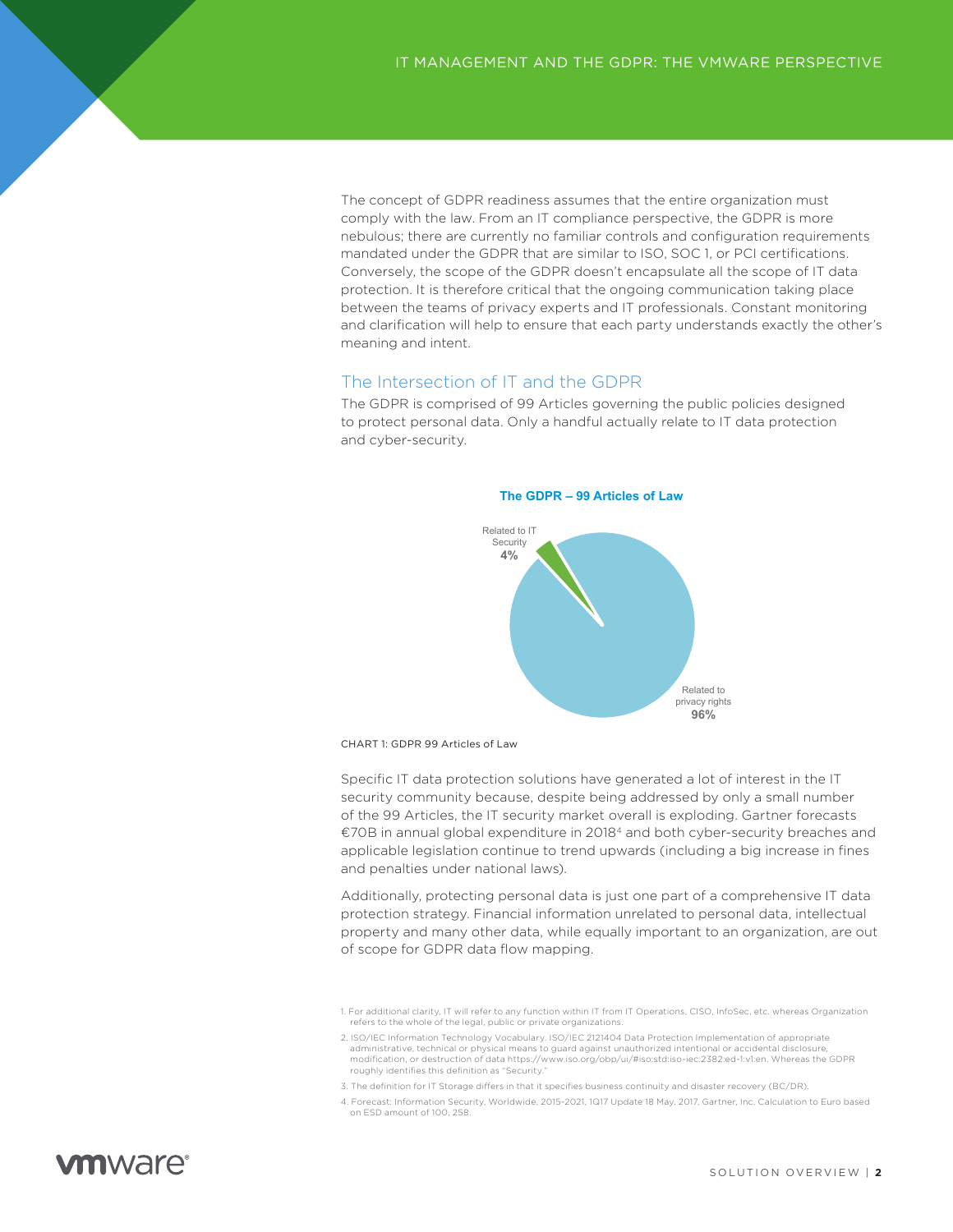## How Are Organizations Preparing for the GDPR?

### Data Risk Assessment

Consultants, outside advisors and existing internal privacy experts can all play a role in helping organizations to prepare for a personal data flow mapping. The outcome of such a mapping activity helps to clarify the data lifecycle of personal data as it flows through the organization. This kind of lifecycle-based approach helps organizations to document how they process personal data—from when and how the data enters the organization—throughout the data "life" to when it is deleted or destroyed. For example, when a customer fills out a web form to learn more about a service that the organization offers, they will enter their name and contact information. The path of that record can be followed and documented throughout the organization to understand who has access to it and how it is protected. The four key questions organizations need to answer, before being **Reading** able to assess risk and GDPR readiness are as follows: What Are Customers Doing Today?

|   | What data do we have?      |  |
|---|----------------------------|--|
| 2 | Where does the data go?    |  |
|   | How is the data protected? |  |
|   | Who is accountable?        |  |

CHART 2: GDPR Readiness Assessment Process

Step One: A data inventory involves both a business processes analyst and a trusted advisor, who together can determine what personal data exists in an organization.

**Step Two:** Personal data is mapped throughout the data lifecycle, from how and where data is collected to when it is deleted or destroyed. This effort typically involves all the functional groups interacting with that data throughout its lifecycle.

**Step Three:** Identifies the technologies, processes and people that an organization currently uses to protect personal data.

**Step Four:** Involves the assignment of accountability to the groups responsible across the business or IT service such as payroll processing or HR.

The business then documents gaps and shortfalls, analyzes risk and creates a remediation plan where necessary. This process can then help to provide a clear-status on organizational readiness for the GDPR and will inform IT.

While the data mapping audit process will be similar for all organizations, the path to readiness for the GDPR varies as each organization's processes are unique to them. Consequently, each journey to GDPR readiness differs. For a deeper look at a business-wide readiness plan, please view the documentation coming from the national agencies within the EU responsible for GDPR governance (example: this [guide](https://ico.org.uk/media/1624219/preparing-for-the-gdpr-12-steps.pdf) from the UK Information Commissioner's Office).

# *m*nware<sup>®</sup>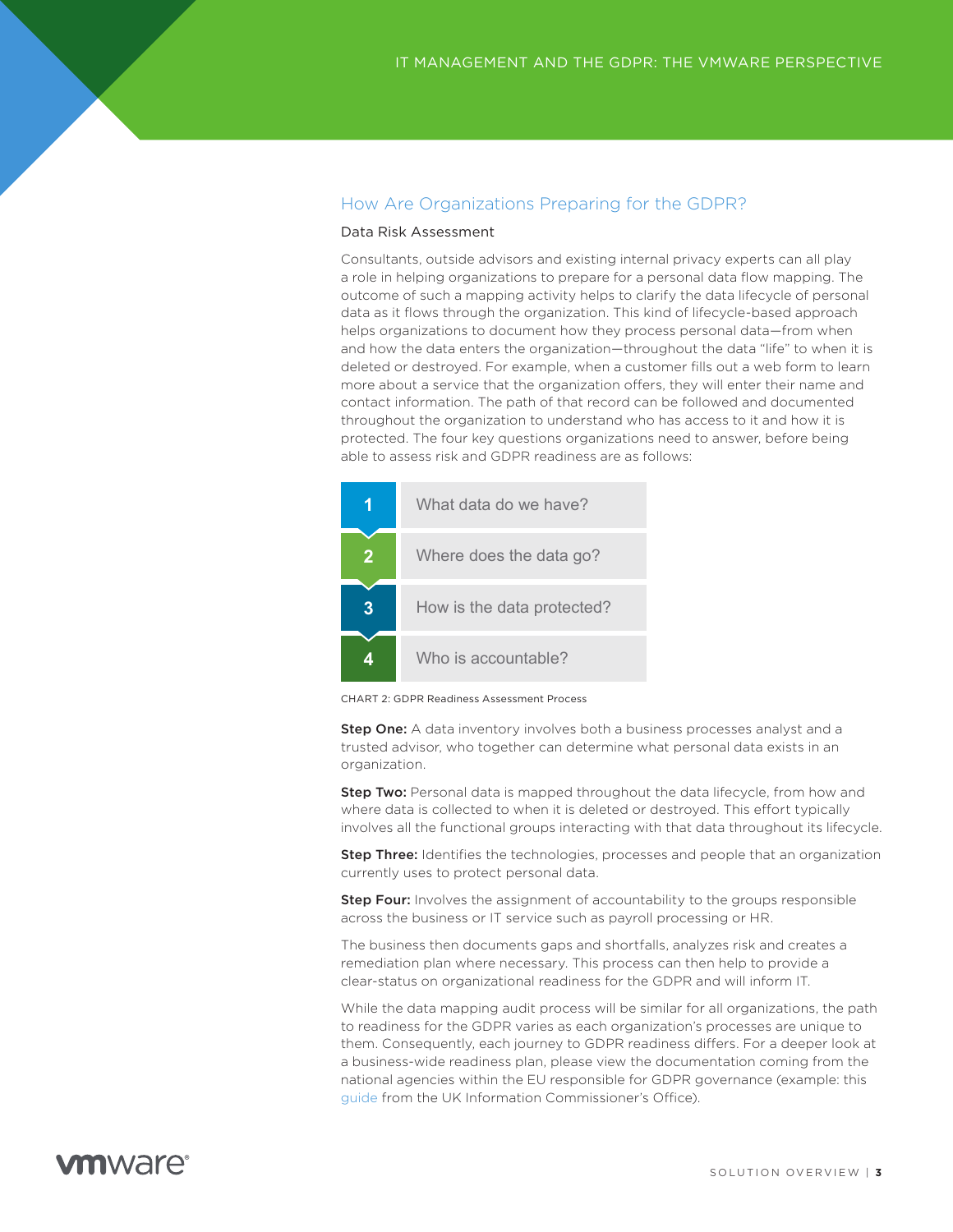## How Can GDPR Preparation Be Made Proactive

IT can begin preparation by mapping data security use-cases to the data lifecycle. Using a basic data lifecycle as illustrated data below, IT can map any personal data from the first stage, collection, through the final stage, deletion, then identify existing security measures and potential improvements.

Using data access as an example, IT can explore access control, identity management, application access and network access. Examples of questions to explore around personal data as follows:

- Which users have access to what data?
- How is data accessed on mobile devices?
- What types of data can cross which networks?
- Can IT protect the access and usage of personal data from the data center to the end user?



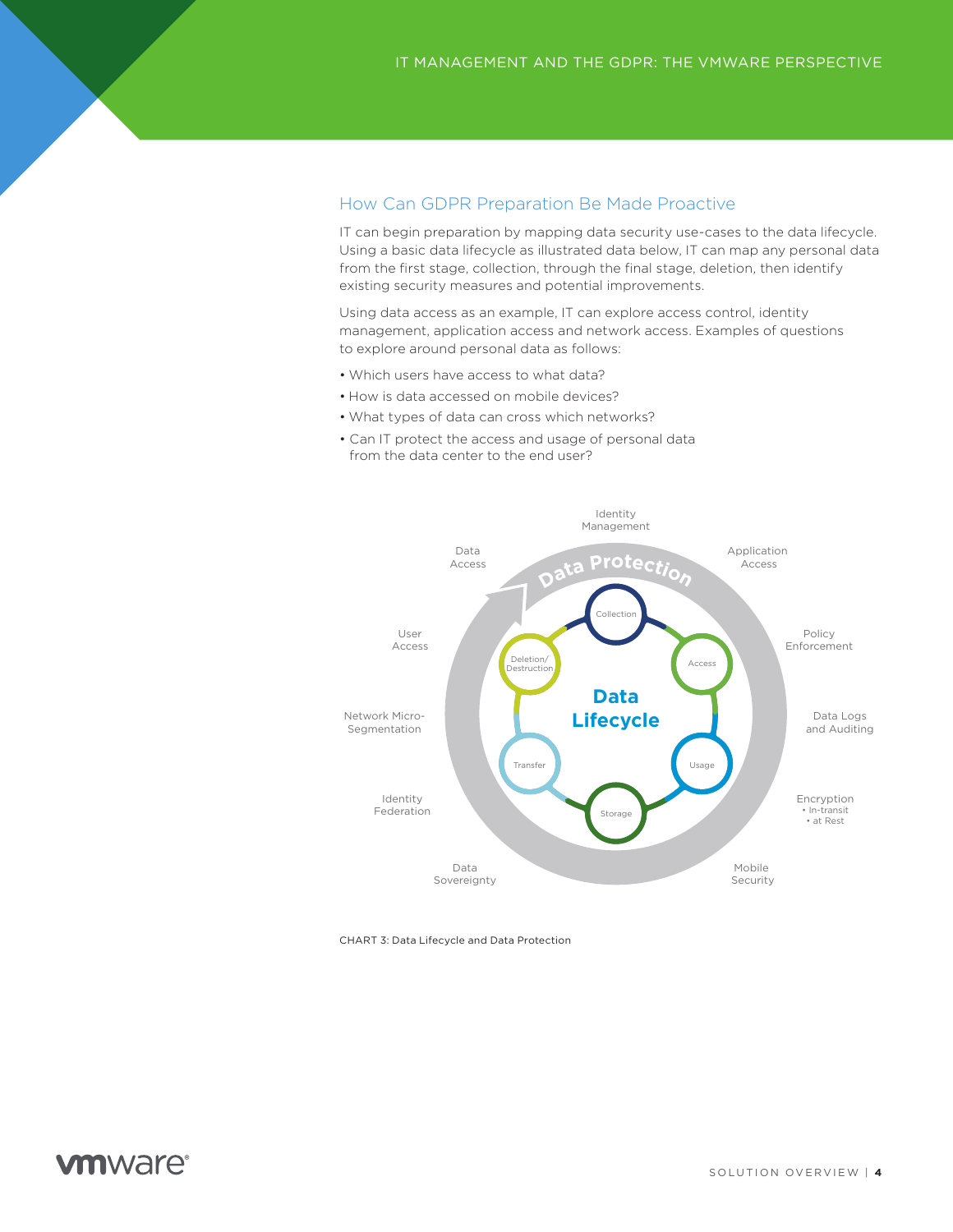The data lifecycle approach helps create data protection security checkpoints across many of the use cases IT is preparing for in relation to the GDPR.

Examples of how the VMware portfolio can help to address data protection gaps:

| <b>Date Category</b>         | <b>VMware Security</b><br><b>Portfolio</b> | <b>Capability</b>                                                                                         |
|------------------------------|--------------------------------------------|-----------------------------------------------------------------------------------------------------------|
| Data Access<br>Data Transfer | VMware NSX®                                | Allows for the creation of security<br>policies restricting data transfer<br>across unauthorized networks |
| Data Access                  | VMware Horizon®                            | Provides policy creation and enforcement<br>of role-based access to data                                  |
| Data Access                  | <b>VMware</b><br>Workspace ONE™            | Provides Identity verification<br>and management                                                          |
| Data Access                  | VMware Airwatch®                           | Enforces mobile access policies to<br>applications and data                                               |
| Data Access<br>Data Transfer | VMware<br>Workspace ONE™                   | Allows verification and validation of<br>people, applications, and devices                                |
| Data Transfer                | VMware vRealize®                           | Policy creation and enforcement of VM<br>provisioning and transfer                                        |
| Data Usage                   | VMware vRealize®                           | Provides policy creation, automation<br>and enforcement                                                   |
| Data Storage                 | VMware vSphere®                            | Enables data encryption at rest                                                                           |
| Data Storage                 | VMware vSAN™                               | Enables data encryption at rest                                                                           |
| Data Storage                 | VMware Airwatch®                           | Allows for data encryption or<br>at the end-point                                                         |
| Data Storage                 | VMware vSAN™                               | Provides for data storage and<br>policy automation                                                        |
| Data Storage                 | VMware Airwatch®                           | Provides governance and enforcement of<br>data storage on mobile devices                                  |
| Data Transfer                | VMware NSX®                                | Enables Data Encryption in-transit                                                                        |
| Data Usage                   | VMware NSX®                                | Provides for data privledges<br>policy automation                                                         |
| Data Usage                   | VMware vRealize®                           | Provides logging and auditing                                                                             |
| Data Deletion                | VMware vSphere®                            | Provides for data virtual machine deletion                                                                |
| Data Deletion                | VMware Airwatch®                           | Provides for end user device deletion                                                                     |

CHART 4: Subset of VMware Security Portfolio Capabilities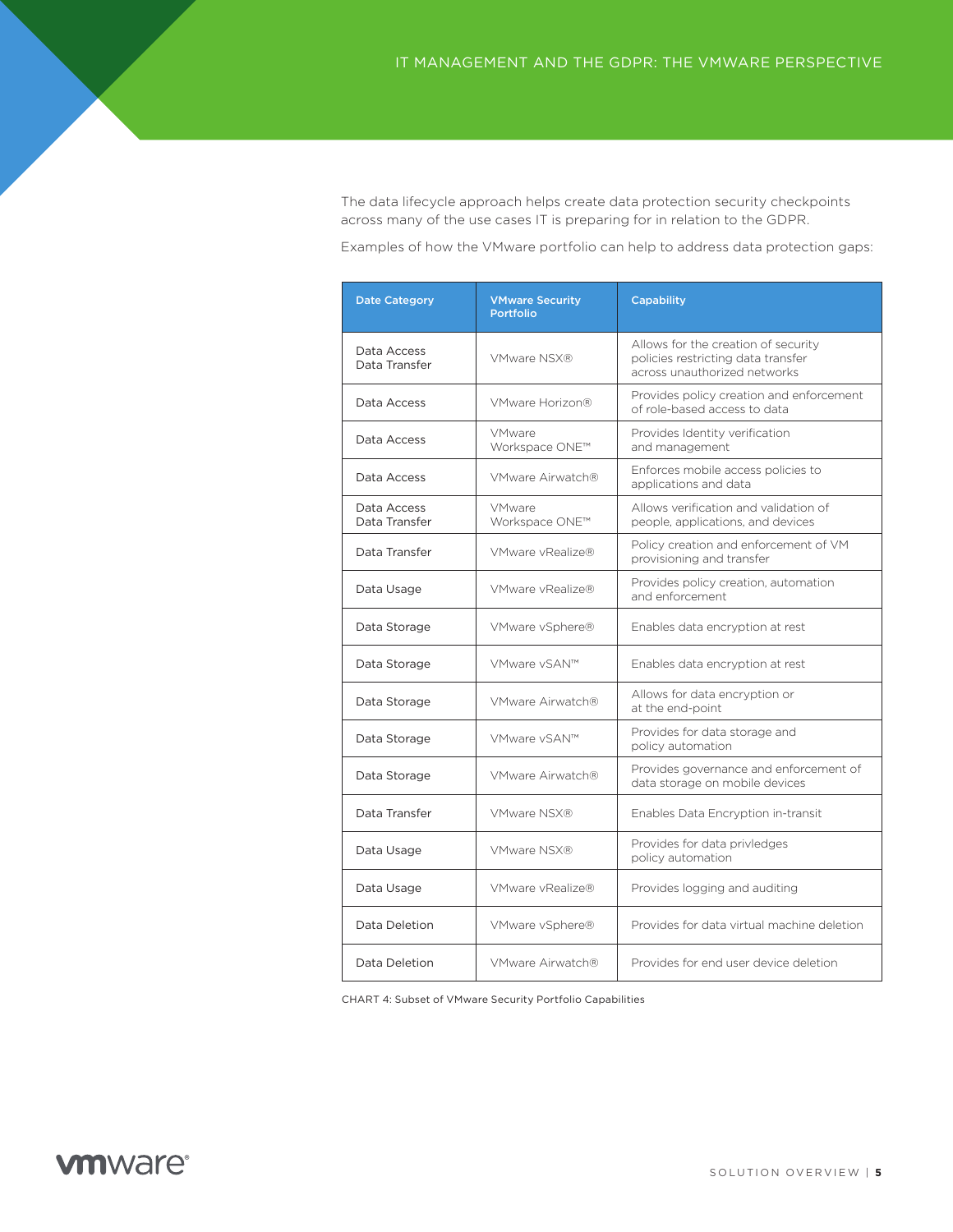## GDPR Overview

# fieldfisher

### GDPR At-a-glance

- Expands the scope of EU data protection
- Better harmonizes the laws across the EU
- Applies to certain organizations who processes EU personal data outside of the EU
- Enhances obligations of transparency and introduces an accountability obligation for organizations with the potential for fines for non-compliance
- The law will be implemented on May 25, 2018

### What Changes Will the GDPR Bring?

For organizations that use or process EU personal data the GDPR introduces a number of significant changes as follows:

- 1. Expansion of scope: For the first time certain requirements and obligations will be placed directly on data processors, in addition to those obligations on data controllers. Additionally, the GDPR expands the territorial scope of application of EU data protection law to capture any processing of personal data of data subjects residing in the EU, where the processing relates to the offering of goods or services to them, or the monitoring of their behaviour.
- 2. Transparency: A need for organizations to be more transparent to data subjects about the way in which they handle data and the ability to respond to queries from data subjects who wish to exercise their rights under the GDPR. These rights include, the right not to be subject to automatic decision making (including profiling) in certain circumstances, the right to be forgotten, the right to restriction of processing, and in certain situations the right to data portability.
- **3. Penalties for non-compliance:** Potential fines for non-compliance have increased, with the potential for fines of up to €20 million or 4% of the total global annual turnover (revenue) of the preceding financial year, whichever sum is the greatest.
- 4. Accountability: Organizations who handle EU personal data are to be held accountable for that data. This obligation comes in many forms and complying with this principle of accountability needs consideration across an organization.

The impact of these changes has the potential to affect enterprises and public bodies both inside and outside of Europe. Companies caught by the changes should be fortifying their data protection policies and process, identifying compliance and technology gaps and planning to handle data privacy regulations on a global basis.

While compliance has several meanings, compliance within the context of the GDPR extends governance across the entire organization as it relates to personal data and data privacy. Appropriate data protection security processes, controls and technologies to support data privacy objectives, systems compliance and technical compliance will all contribute.

Source: Fieldfisher (Silicon Valley), LLP

# **vm**ware<sup>®</sup>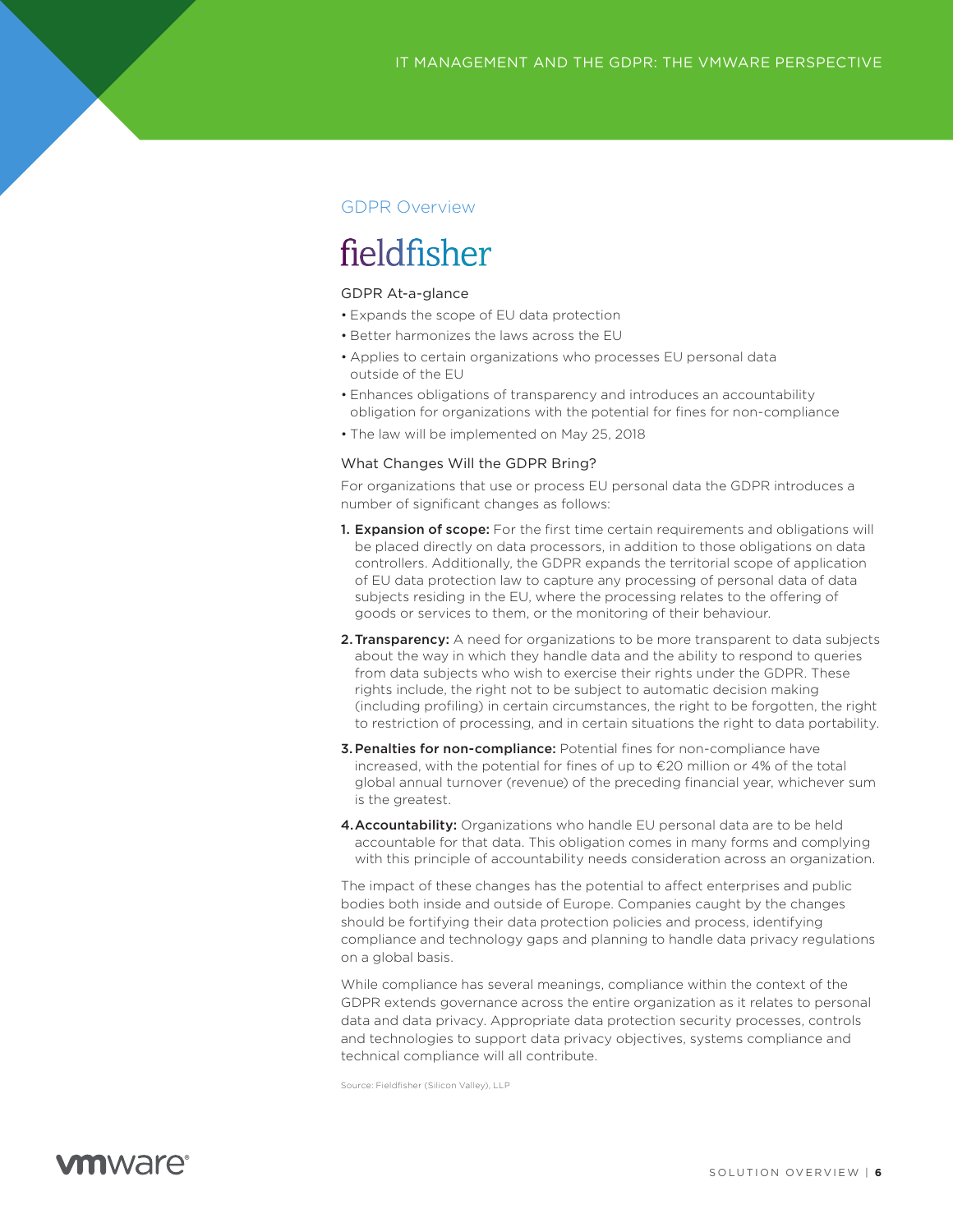### GDPR From 2018-On

Three functional areas key to ongoing GDPR compliance are broadly illustrated below.



CHART 5: Ongoing Data Privacy Compliance

### GDPR Program Management

Data privacy and compliance will work to maintain the GDPR program and keep the organization in alignment with the GDPR.

### Data Privacy Advisors

Experts in legal, business process, and audit partners guide organizations on myriad changes now and in the future.

### IT Data Protection

The CISO works with IT groups to ensure IT policies and security align with the organization's compliance goals.

Clearly, while IT has a large role in data protection the, the whole organization is responsible for maintaining compliance with the GDPR.

# **vm**ware<sup>®</sup>